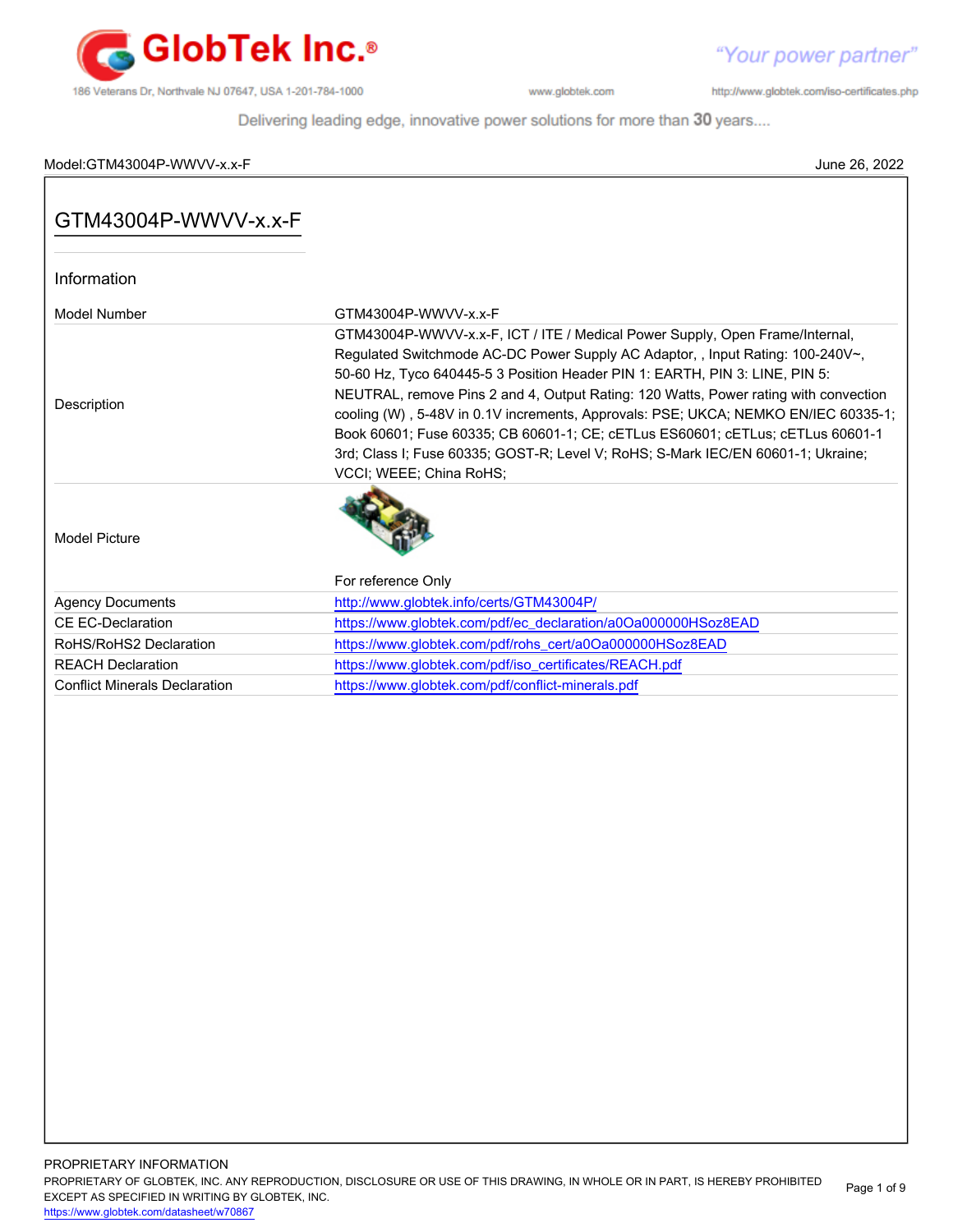

http://www.globtek.com/iso-certificates.php

Delivering leading edge, innovative power solutions for more than 30 years....

# Model:GTM43004P-WWVV-x.x-F June 26, 2022

| <b>MODEL PARAMETERS</b> |                                                    |
|-------------------------|----------------------------------------------------|
| Type                    | Open Frame/Internal                                |
| Technology              | Regulated Switchmode AC-DC Power Supply AC Adaptor |
| Category                | ICT / ITE / Medical Power Supply                   |
| Input Voltage           | 100-240V~, 50-60 Hz                                |
| $I/P$ Amps $(A)$        | 2.0A                                               |
| Wattage (W)             | 120.0                                              |
| Vout Range (V)          | $5 - 48$                                           |
| <b>Efficiency Level</b> | v                                                  |
| Ingress Protection      |                                                    |
| Size (mm)               | 184.0*62.0*37.5                                    |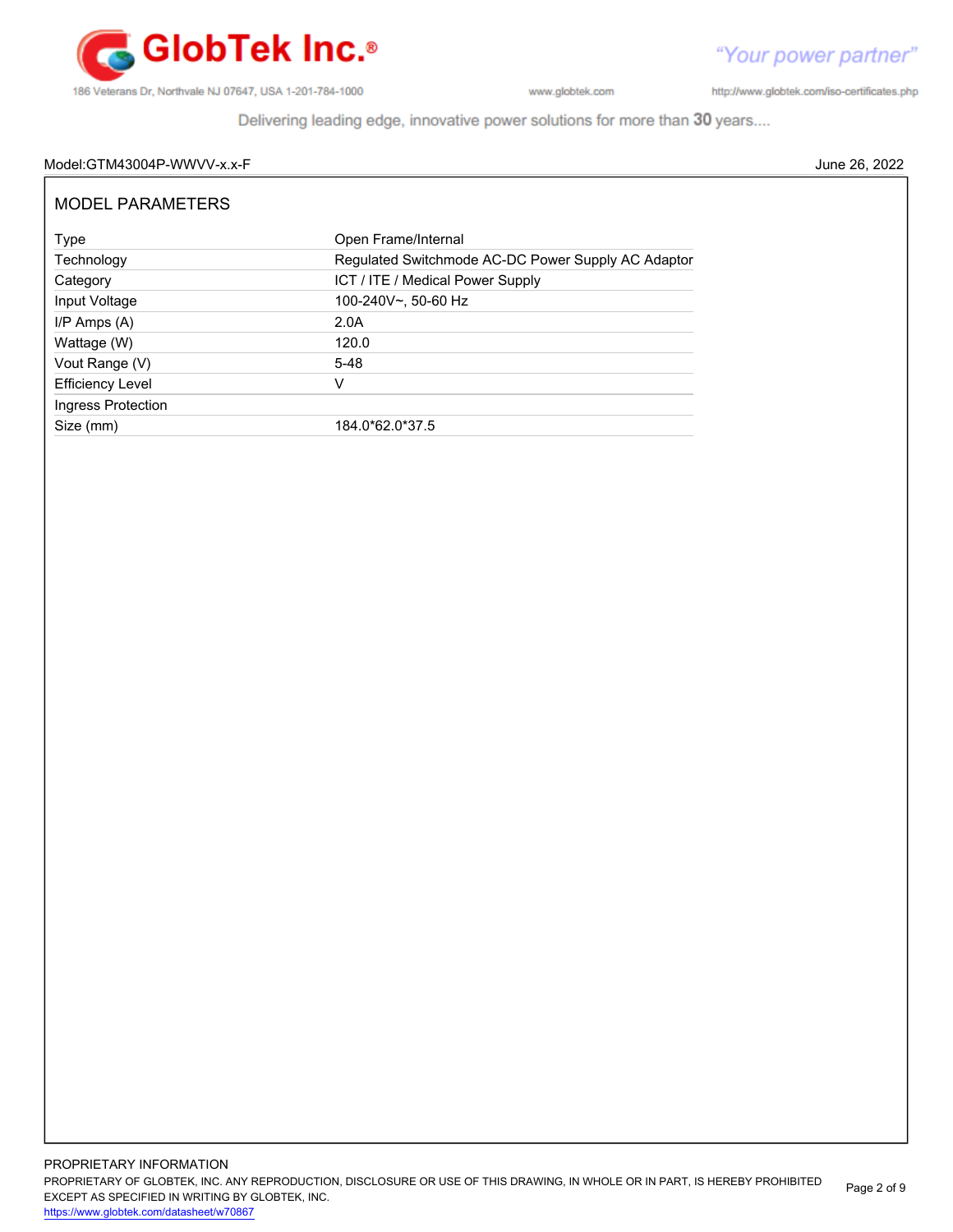

http://www.globtek.com/iso-certificates.php

Delivering leading edge, innovative power solutions for more than 30 years....



PROPRIETARY INFORMATION

PROPRIETARY OF GLOBTEK, INC. ANY REPRODUCTION, DISCLOSURE OR USE OF THIS DRAWING, IN WHOLE OR IN PART, IS HEREBY PROHIBITED EXCEPT AS SPECIFIED IN WRITING BY GLOBTEK, INC. <https://www.globtek.com/datasheet/w70867> Page 3 of 9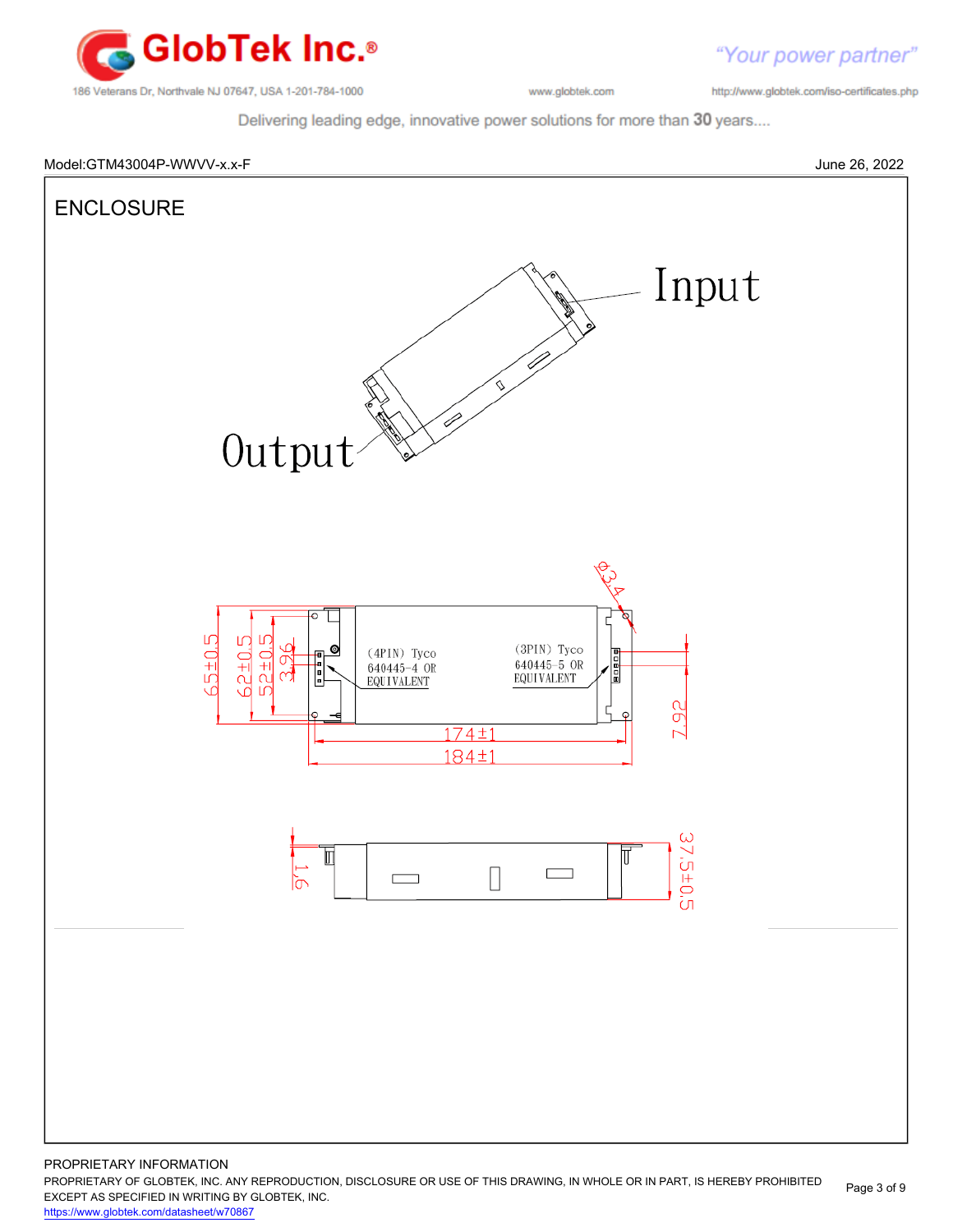

http://www.globtek.com/iso-certificates.php

"Your power partner"

Delivering leading edge, innovative power solutions for more than 30 years....

# Model:GTM43004P-WWVV-x.x-F June 26, 2022

Page 4 of 9

| <b>RATING TABLE</b>    |         |                |          |            |
|------------------------|---------|----------------|----------|------------|
| Model Number           | Voltage | Amps(A)        | Watts(W) | <b>RFQ</b> |
| GTM43004P-508.9-3.9-F  | 5 V     | 10             | 50.00    | <b>RFQ</b> |
| GTM43004P-608.9-2.9-F  | 6 V     | 10             | 60.00    | <b>RFQ</b> |
| GTM43004P-608.9-1.3-F  | 7.5 V   | 10             | 75.00    | <b>RFQ</b> |
| GTM43004P-9016-7.0-F   | 9 V     | 10             | 90.00    | RFA        |
| GTM43004P9016-4.0-F    | 12 V    | 7.5            | 90.00    | <b>RFQ</b> |
| GTM43004P-12016-4.0-F  | 12 V    | 10             | 120.00   | <b>RFQ</b> |
| GTM43004P-10016-1.0-F  | 15 V    | 6.7            | 100.50   | <b>RFQ</b> |
| GTM43004P-12016-1.0-F  | 15 V    | 8              | 120.00   | <b>RFQ</b> |
| GTM43004P-12024-6.0-F  | 18 V    | 6.66           | 119.88   | <b>RFQ</b> |
| GTM43004P-12024-5.0-F  | 19 V    | 6.3            | 119.70   | REQ        |
| GTM43004P-12024-4.0-F  | 20 V    | 6              | 120.00   | <b>RFQ</b> |
| GTM43004P-12024-F      | 24 V    | 5              | 120.00   | <b>RFQ</b> |
| GTM43004P-12035-5.0-F  | 30 V    | $\overline{4}$ | 120.00   | <b>RFQ</b> |
| GTM43004P-12048-12.0-F | 36 V    | 3.33           | 119.88   | <b>RFQ</b> |
| GTM43004P-12048-12.0-F | 36 V    | 3.33           | 119.88   | <b>RFQ</b> |
| GTM43004P-12048-F      | 48 V    | 2.5            | 120.00   | <b>RFQ</b> |

PROPRIETARY INFORMATION PROPRIETARY OF GLOBTEK, INC. ANY REPRODUCTION, DISCLOSURE OR USE OF THIS DRAWING, IN WHOLE OR IN PART, IS HEREBY PROHIBITED EXCEPT AS SPECIFIED IN WRITING BY GLOBTEK, INC.

<https://www.globtek.com/datasheet/w70867>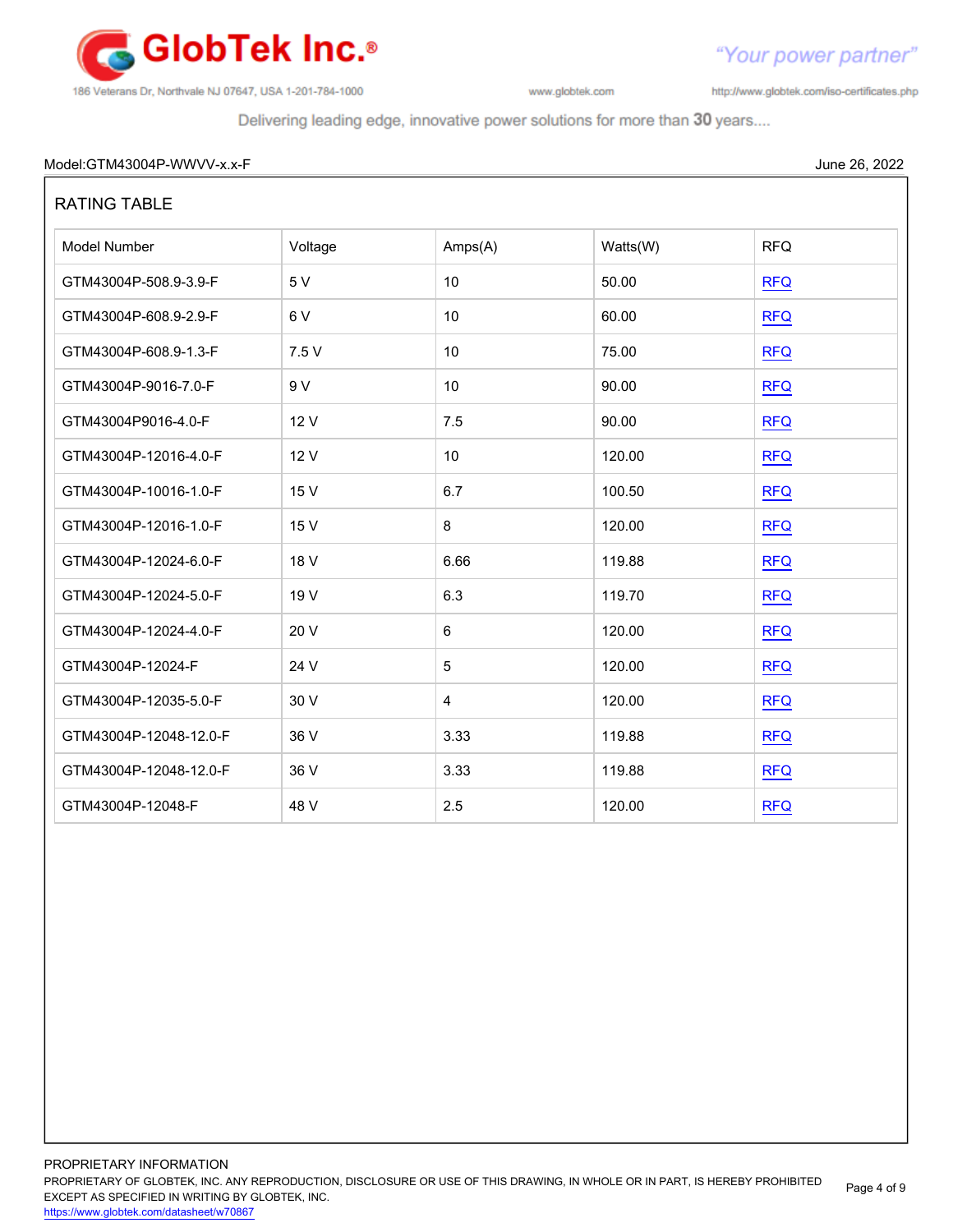

http://www.globtek.com/iso-certificates.php

Delivering leading edge, innovative power solutions for more than 30 years....

Model:GTM43004P-WWVV-x.x-F June 26, 2022

# SPECIFICATIONS

- A) ELECTRICAL SPECIFICATIONS:
- 01. Input Voltage: 100-240 Vac
- 02. Input Frequency: 47 63 Hz
- 03. Output Regulation: +/- 5% measured at the output connector
- 04. Line Voltage Regulation: +/- 1% typical measured at the output connector
- 05. Output Ripple (Vp-p): +/-1% or 200 mV whichever is greater, measured at 20 MHz bandwidth with 0.1 uf ceramic capacitor in
- parallel with 47 uf electrolytic capacitor connected at the end of the output connector at nominal line
- 06. Turn-ON/OFF Overshoot: 10% maximum, 1 mS typical recovery time for 25% step load
- 07. Turn-ON Delay: 3000 mS, maximum @ full load, nominal line
- 08. Hold-Up Time: 10 mS typical @ nominal input voltage and full load
- 09. Inrush Current: 40A typical 115VAC input and 60A typical at 230VAC input
- 10. Switching Frequency: 100 KHz typical

# B) PROTECTION

- 01. Over-Voltage: AC cycling required to reset output
- 02. Short Circuit: AC cycling required to reset output
- 03. Input Protection: Input line fusing

# C) SAFETY

01. Protection class: Factory configured and labeled as Class I Functional Earth equipment. May be used as Class II equipment by physically removing(cutting) the Functional Earth terminal from the input connector (as provisioned by CB report). May be ordered as Class II with a 2 circuit input connector and double-box marking under an alternate ordering part number.

02. Dielectric Withstand Voltage: 5656 Vdc from primary to secondary

- 03. Earth Leakage Current: Maximum allowed values: 5 mA NC(Normal condition); 10 mA SFC(single fault condition)
- 04. Touch Current: Maximum allowed values: 100uA NC(Normal condition) 500uA SFC(single fault condition)

05. Means of Protection: 2 x MOPP

06. Primary to Secondary Bridging Capacitor: (2) \* Y1 type capacitors in series

D) OTHER:

- 01. MTBF: 200,000 Hours @ 25°C ambient temperature
- 02. Operating Temperature: 0°C to 40°C ambient temperature
- 03. Humidity: 0% to 90% relative humidity
- 04. Storage Temperature: -10°C to 80°C
- 05. Cooling: Convection

#### E) ENCLOSURE

- 01. Open Frame
- 02. Size: 184.0\*62.0\*37.5 mm +/-1.0 mm
- 03. Markings: Label
- 04. GREEN LED to indicate power ON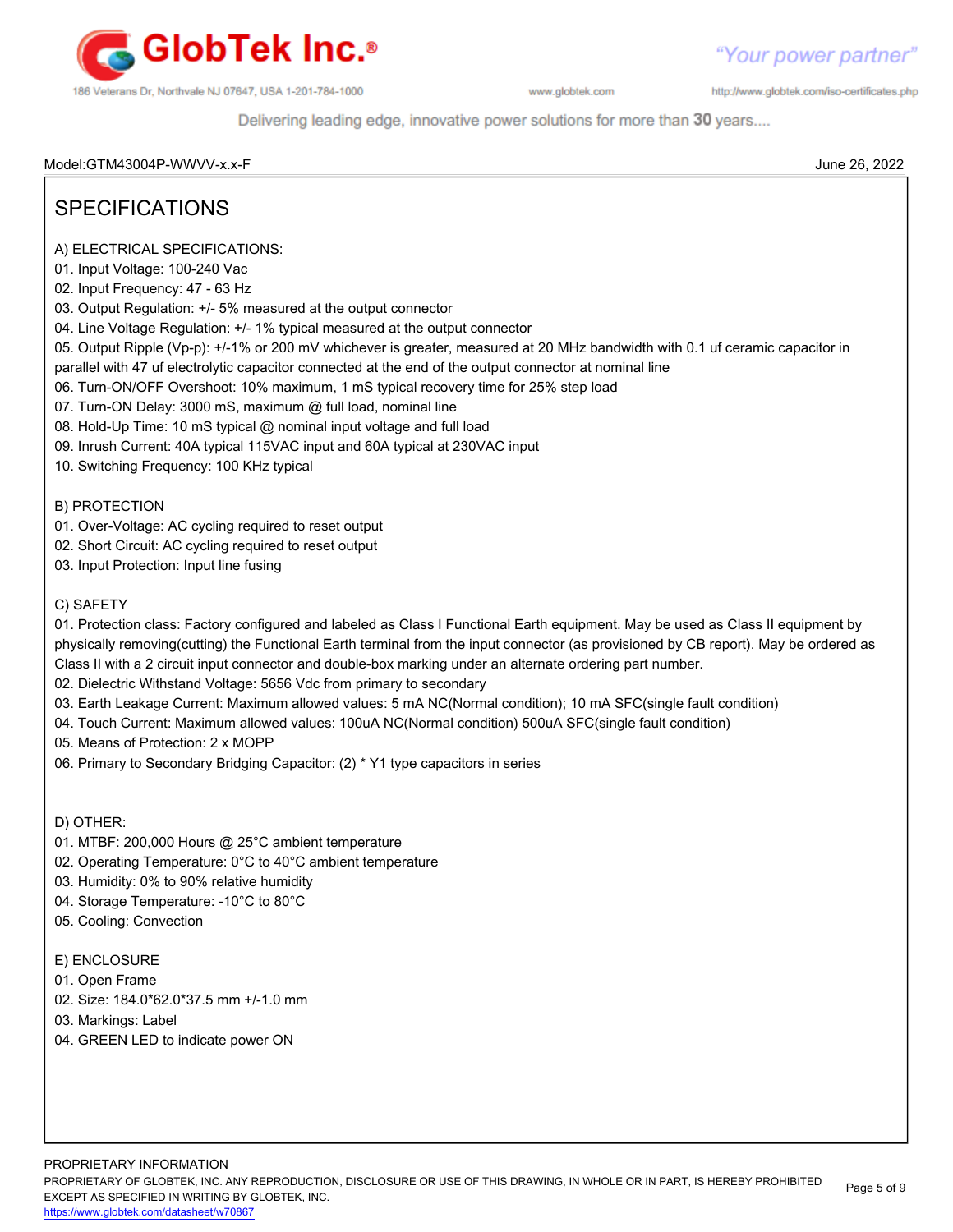

http://www.globtek.com/iso-certificates.php

Delivering leading edge, innovative power solutions for more than 30 years....



PROPRIETARY OF GLOBTEK, INC. ANY REPRODUCTION, DISCLOSURE OR USE OF THIS DRAWING, IN WHOLE OR IN PART, IS HEREBY PROHIBITED EXCEPT AS SPECIFIED IN WRITING BY GLOBTEK, INC. Page 6 of 9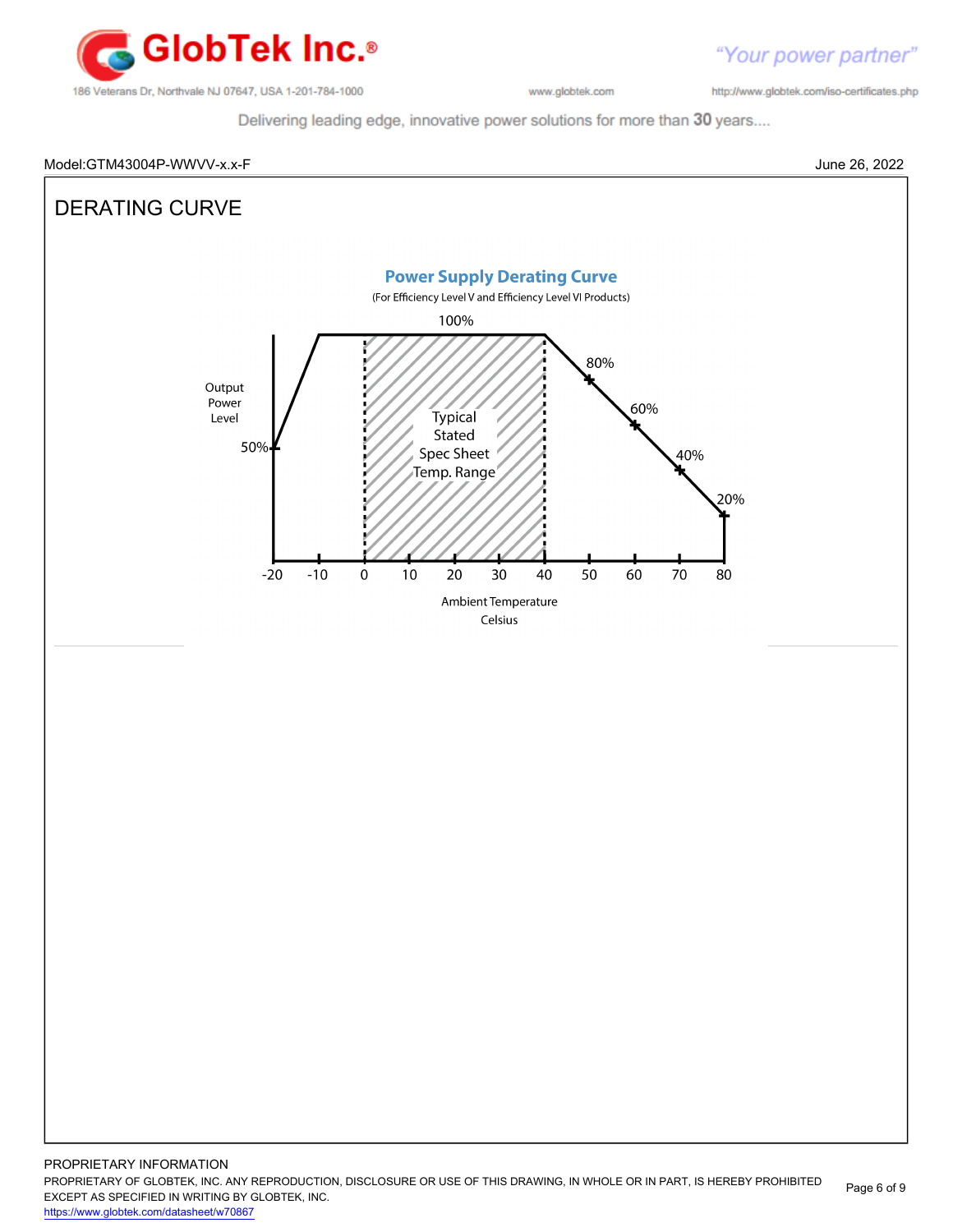

"Your power partner" http://www.globtek.com/iso-certificates.php

Delivering leading edge, innovative power solutions for more than 30 years....

| Model:GTM43004P-WWVV-x.x-F | June 26, 2022                                                                                     |
|----------------------------|---------------------------------------------------------------------------------------------------|
| INPUT CONFIGURATION        |                                                                                                   |
| Description                | Tyco 640445-5 3 Position Header PIN 1: EARTH, PIN 3: LINE, PIN 5: NEUTRAL, remove<br>Pins 2 and 4 |
|                            | Product Details: http://www.te.com/catalog/pn/en/640445-5?RQPN=640445-5                           |
|                            | 5<br>3                                                                                            |
|                            |                                                                                                   |
|                            |                                                                                                   |
|                            |                                                                                                   |
|                            |                                                                                                   |
|                            |                                                                                                   |
|                            |                                                                                                   |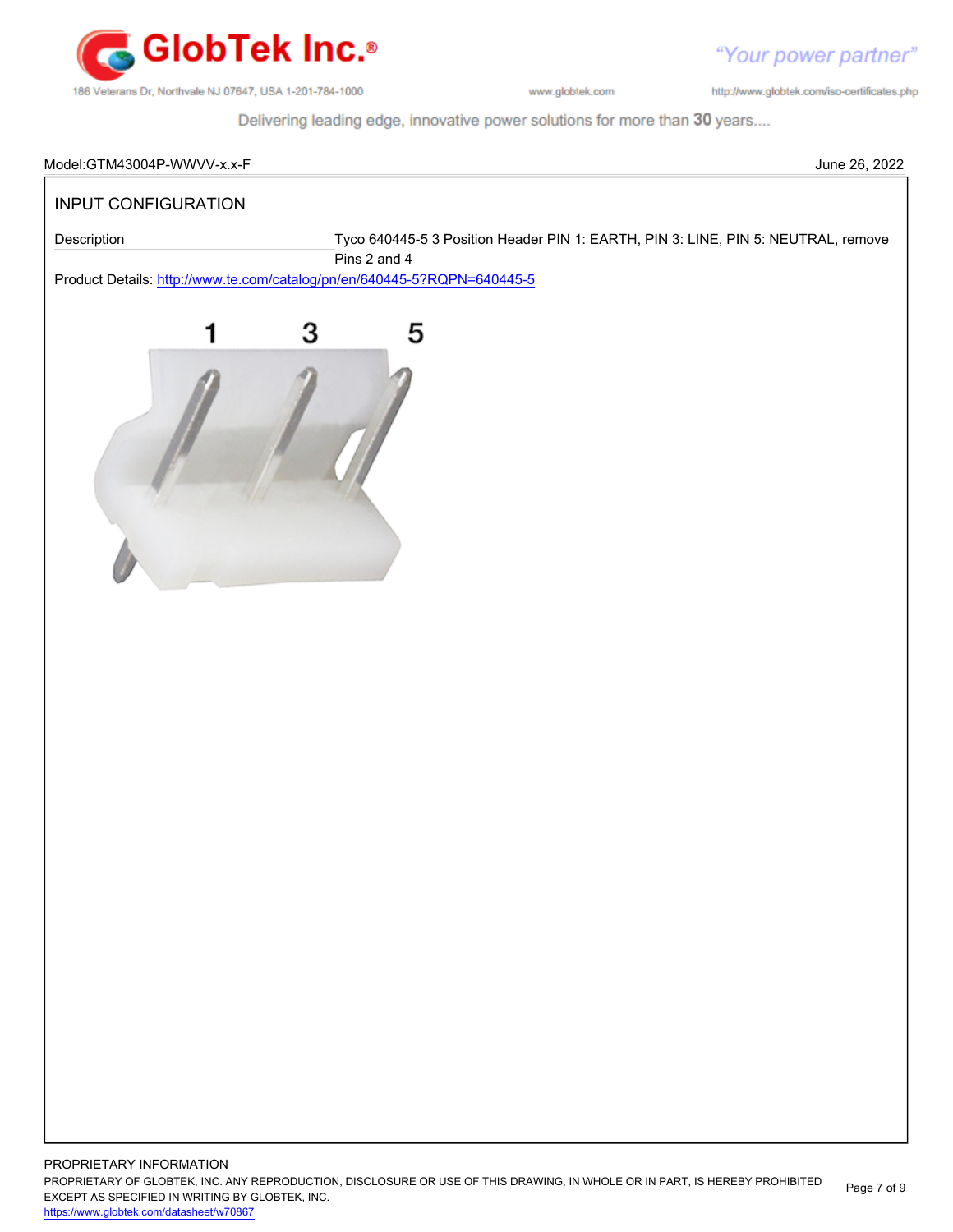

http://www.globtek.com/iso-certificates.php

"Your power partner"

Delivering leading edge, innovative power solutions for more than 30 years....

### Model:GTM43004P-WWVV-x.x-F June 26, 2022

| Approvals                                                                  |                                                                                                                                                                                                                                                        |  |  |
|----------------------------------------------------------------------------|--------------------------------------------------------------------------------------------------------------------------------------------------------------------------------------------------------------------------------------------------------|--|--|
| Logo                                                                       | Description<br>Book 60335 up to 36 Volts                                                                                                                                                                                                               |  |  |
|                                                                            |                                                                                                                                                                                                                                                        |  |  |
|                                                                            | 60601-1 3rd Operating Instructions                                                                                                                                                                                                                     |  |  |
| No Logo Applicable                                                         | CB report IEC 60601-1: 2005 + CORR. 1 (2006) + CORR. 2 (2007) and or EN<br>60601-1:2006 3rd Edition including 2MOOP requirements                                                                                                                       |  |  |
| CE                                                                         | CE Mark: tested to comply with EN 60601-1-2:2015 Medical electrical equipment<br>Part 1-2: - Mark is on the label or Molded in the case                                                                                                                |  |  |
| Conforms to ANSI/AAMI ES 60601-1:2005<br>Cert.to CAN/CSA Std. C22.2        | cETLus ANSI_AAMI ES60601-1_2005                                                                                                                                                                                                                        |  |  |
| Conforms to ANSI/UL 3td. 60950-1<br>Cert.to CAN/CSA Std. C22.2 NO. 66666-1 | Conforms to ANSI/UL Std. 60950-1 2nd Edition<br>Cert. to CAN/CSA Std.C22.2 NO.60950-1 2nd Edition                                                                                                                                                      |  |  |
| mbertel<br>400749                                                          | cETLus-Cert-4007497 ANSI/AAMI ES60601-1:2005 with AMD C1: 2009, AMD<br>C2: 2010 and CAN/CSA-C22.2 No. 60601-1 2008 with COR 2:2011+ANSI/AAMI<br>HA60601-1-11 Ed:1                                                                                      |  |  |
|                                                                            | CHINA SJ/T 11364-2014, China RoHS Chart:<br>http://en.globtek.com/globtek-rohs.php                                                                                                                                                                     |  |  |
| T4.0A 250VAC<br>$\overline{\phantom{0}}$                                   | Fuse IEC 60335 T4.0A 250VAC                                                                                                                                                                                                                            |  |  |
| FAT                                                                        | GOST-R mark for Russia(Document:<br>http://www.globtek.com/html/iso_certificates/GT_GOST-R.pdf). 03/15/2015. Due<br>to lack of demand, GlobTek will not be renewing it's GOST certification. Please<br>contact your sales engineer for pricing on EAC. |  |  |
|                                                                            | Indoor Use Only - Mark is on the label or Molded in the case                                                                                                                                                                                           |  |  |
|                                                                            |                                                                                                                                                                                                                                                        |  |  |

PROPRIETARY INFORMATION

PROPRIETARY OF GLOBTEK, INC. ANY REPRODUCTION, DISCLOSURE OR USE OF THIS DRAWING, IN WHOLE OR IN PART, IS HEREBY PROHIBITED EXCEPT AS SPECIFIED IN WRITING BY GLOBTEK, INC. Page 8 of 9